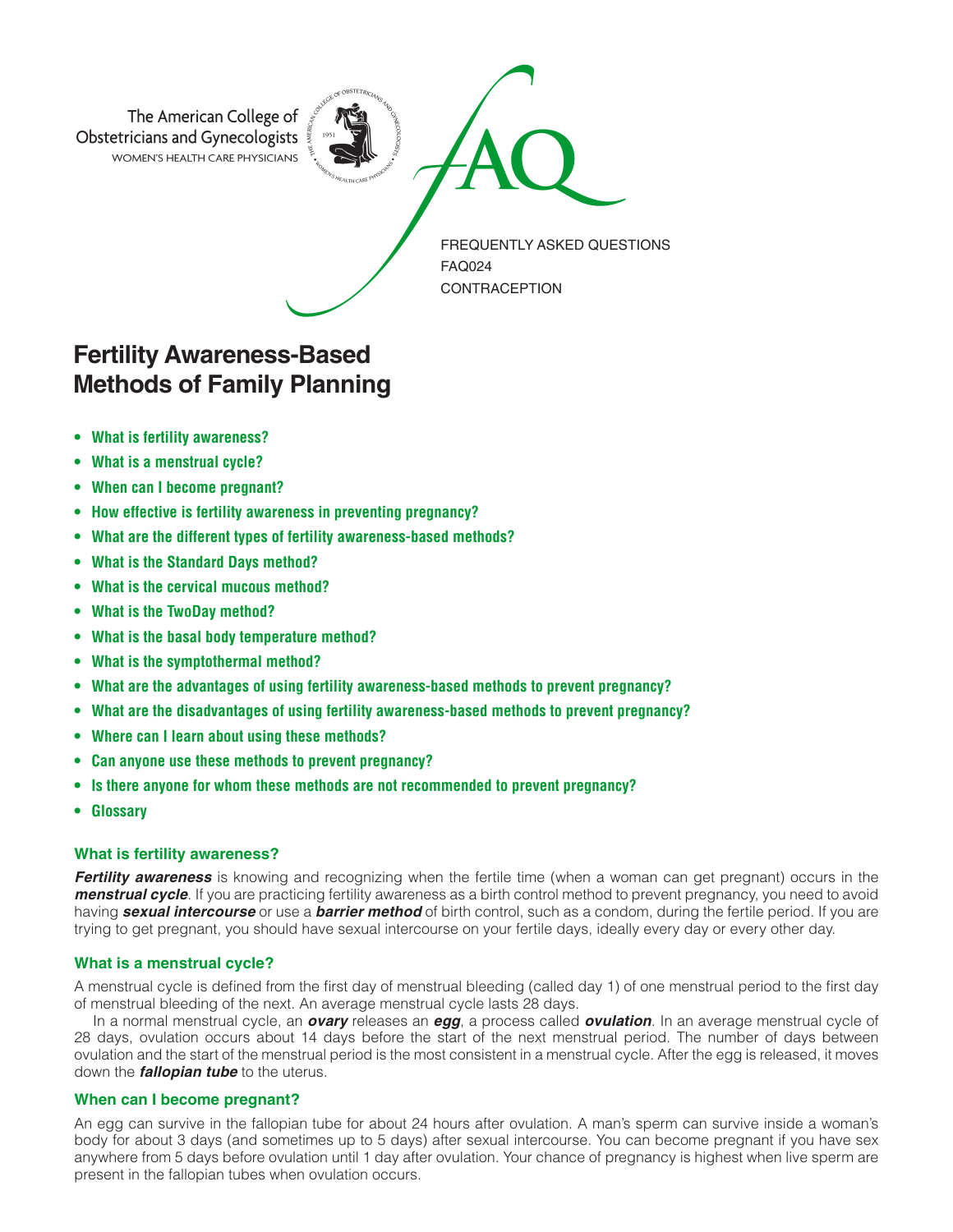## **How effective is fertility awareness in preventing pregnancy?**

When fertility awareness is used to prevent pregnancy, fewer than 1–5 women out of 100 will become pregnant during the first year of perfect use. Perfect use means using the method correctly and consistently throughout the menstrual cycle. With typical use—meaning that you use the method the way the average person does, which is sometimes incorrectly or inconsistently—pregnancy rates increase. In the first year of typical use, 12–24 women out of 100 will become pregnant.

# **What are the different types of fertility awareness-based methods?**

The following methods are based on fertility awareness:

- Standard Days method
- Cervical mucous method
- **Basal body temperature (BBT)** method
- *Symptothermal method*

## **What is the Standard Days method?**

The Standard Days method follows a standard rule of what days during the menstrual cycle are the most fertile. If your cycle is between 26 days and 32 days long, the Standard Days method considers days 8–19 to be the most fertile days. To prevent pregnancy, you should avoid having intercourse or use a barrier method of birth control on these days. To promote pregnancy, you should try to have intercourse between day 8 and day 19, either every day or every other day. The Standard Days method works best if your cycles are regular and are consistently between 26 days and 32 days long.

#### **What is the cervical mucous method?**

The cervical mucus method involves recognizing changes in the mucus produced by the *cervix* and in how the mucus looks and feels. Just before ovulation, the amount of mucus made by the cervix noticeably increases, and the mucus becomes thin and slippery. Just after ovulation, the amount of mucus decreases, and it becomes thicker and less noticeable. To prevent pregnancy, you should avoid sexual intercourse or use a barrier method of birth control from the time you first notice any cervical mucus. To promote pregnancy, you should have intercourse every day or every other day when the thin and slippery cervical mucus is present.

When using methods that rely on cervical mucus, be aware of any changes in your health or daily routine that could make reading the signs of ovulation difficult. Medications, feminine hygiene products, douching, sexual intercourse, or having a pelvic exam in which lubrication is used all can change how the cervical mucus appears.

# **What is the TwoDay method?**

The TwoDay method is a variation of the cervical mucous method. With the TwoDay method, you check your cervical mucus at least twice a day and then ask yourself two questions:

- 1. Did I notice any secretions today?
- 2. Did I notice any secretions yesterday?

If you noticed cervical mucus today or yesterday, you most likely are fertile. To prevent pregnancy, you should avoid sexual intercourse or use a barrier method of birth control. To promote pregnancy, you should have sexual intercourse every day or every other day when you notice secretions. If you did not notice any cervical mucus today and yesterday (2 dry days in a row), pregnancy is less likely.

#### **What is the basal body temperature method?**

The BBT is your body's temperature when you are fully at rest. In most women, the body's normal temperature increases slightly during ovulation (0.5–1°F) and remains high until the end of the menstrual cycle. The most fertile days are the 2–3 days before this increase in temperature. To monitor your BBT, take your temperature every morning after waking up, before any activity, getting out of bed, or having anything to eat or drink. Record these temperatures daily.

BBT by itself is not a good way to prevent or promote pregnancy. It shows only when ovulation has already occurred, not when it is going to occur. Also, keep in mind that if you have a fever (for example, if you have an ongoing medical condition or if you get sick with the flu), the BBT method may not be reliable.

### **What is the symptothermal method?**

The symptothermal method is a combination of methods. The two most commonly used are the BBT method and the cervical mucus method. Other methods or signs can be used, such as the Standard Days method, as a double check to identify when the fertile time begins and ends.

#### **What are the advantages of using fertility awareness-based methods to prevent pregnancy?**

They cost very little to use. Many women like the fact that fertility awareness is a form of birth control that does not involve the use of medications or devices.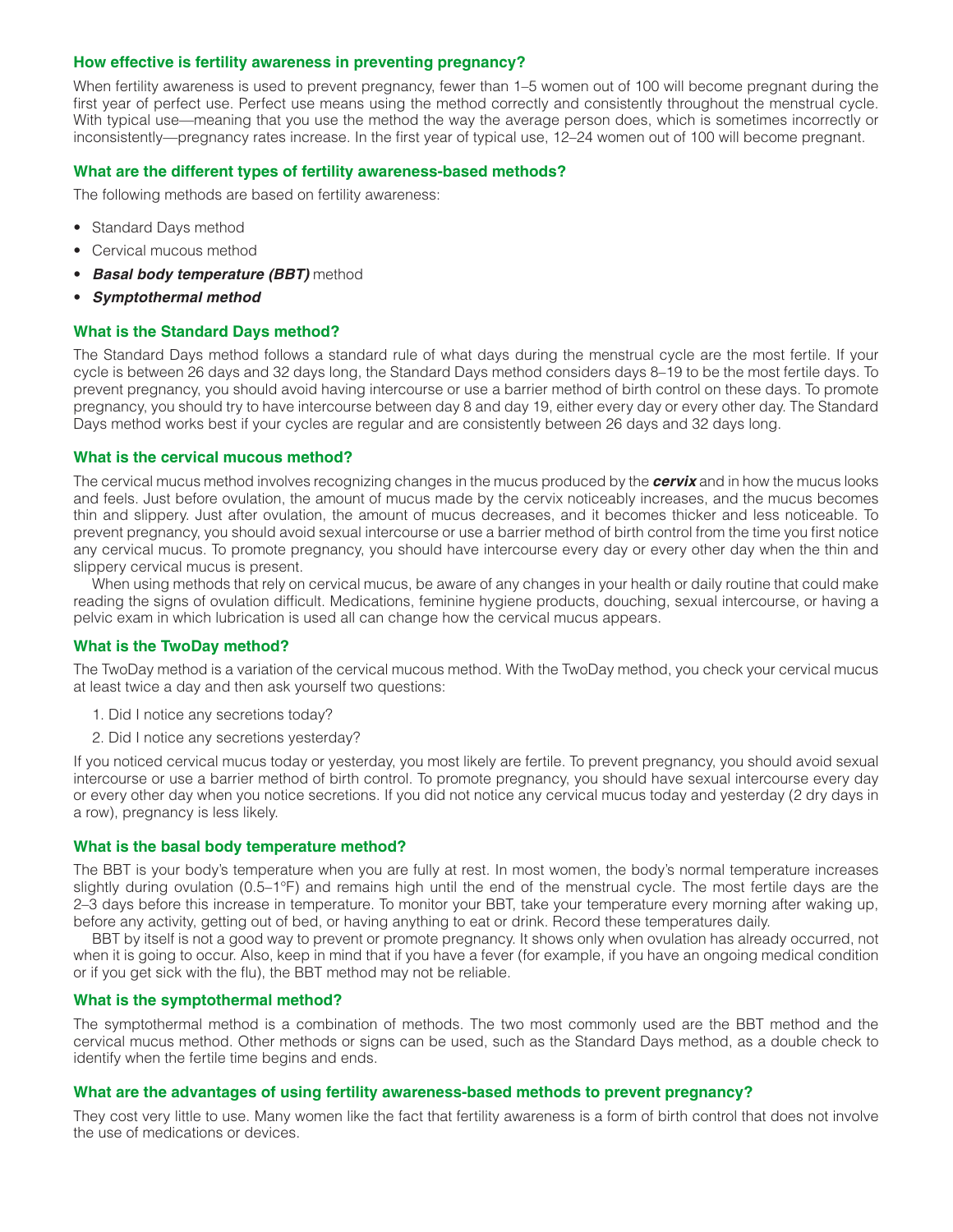## **What are the disadvantages of using fertility awareness-based methods to prevent pregnancy?**

Using fertility awareness to prevent pregnancy does not protect against *sexually transmitted infections*, including *human*  **immunodeficiency virus (HIV)**. Fertility awareness-based methods may not be a good choice if you are at high risk of getting a sexually transmitted infection. These methods also need the cooperation of your male partner.

## **Where can I learn about using these methods?**

If you are interested in using fertility awareness to prevent pregnancy, it may be best to learn the method from a qualified teacher or group. Your health care provider or your state or county health department may be able to provide you with information about where to find a teacher. Tools such as smart phone apps and web sites also are available to help you record information about your menstrual cycle and calculate your fertile periods.

## **Can anyone use these methods to prevent pregnancy?**

There are some situations in which the use of fertility awareness-based methods to prevent pregnancy may be more difficult. If any of the following conditions apply to you, you may need extra training to make sure you are using fertility awareness correctly:

- You are approaching *menopause*.
- You have just started having menstrual periods.
- You have recently stopped using a hormonal birth control method or are using other drugs that can affect the signs of fertility.
- You have recently had a baby (you may want to delay using certain fertility awareness-based methods until your menstrual periods are regular).

### **Is there anyone for whom these methods are not recommended to prevent pregnancy?**

These methods should be used with caution if you have any of the following:

- You are not able to avoid sex or use a barrier method during your fertile days.
- Pregnancy is not recommended for you because of medical risks.
- You have bleeding between menstrual periods that is difficult to distinguish from your normal menstrual period or that makes assessing your cervical mucus difficult.

#### **Glossary**

**Barrier Method:** Contraception that prevents sperm from entering the female reproductive system.

*Basal Body Temperature (BBT):* The temperature of the body at rest.

*Cervix:* The lower, narrow end of the uterus at the top of the vagina.

*Egg:* The female reproductive cell produced in and released from the ovaries; also called the ovum.

*Fallopian Tube:* One of two tubes through which an egg travels from the ovary to the uterus.

*Fertility Awareness:* Predicting when a woman is most fertile based on signs and symptoms of ovulation or on a standard rule of when the fertile period occurs during a typical menstrual cycle.

**Human Immunodeficiency Virus (HIV):** A virus that attacks certain cells of the body's immune system and causes acquired immunodeficiency syndrome (AIDS).

*Menopause:* The time in a woman's life when menstruation stops; defined as the absence of menstrual periods for 1 year.

*Menstrual Cycle:* The monthly process of changes that occur to prepare a woman's body for possible pregnancy. A menstrual cycle is defined from the first day of menstrual bleeding of one cycle to the first day of menstrual bleeding of the next cycle.

*Ovary:* One of a pair of organs in the female reproductive system that contain the eggs released at ovulation and produce hormones.

**Ovulation:** The release of an egg from one of the ovaries.

*Sexual Intercourse*: The act of the penis of the male entering the vagina of the female (also called "having sex" or "making love").

*Sexually Transmitted Infections:* Infections that are spread by sexual contact, including chlamydia, gonorrhea, human papillomavirus infection, herpes, syphilis, and infection with human immunodeficiency virus (HIV, the cause of acquired immunodeficiency syndrome [AIDS]).

**Symptothermal Method:** A fertility awareness method that uses temperature and other signs and symptoms of ovulation to predict the fertile period in a woman's menstrual cycle.